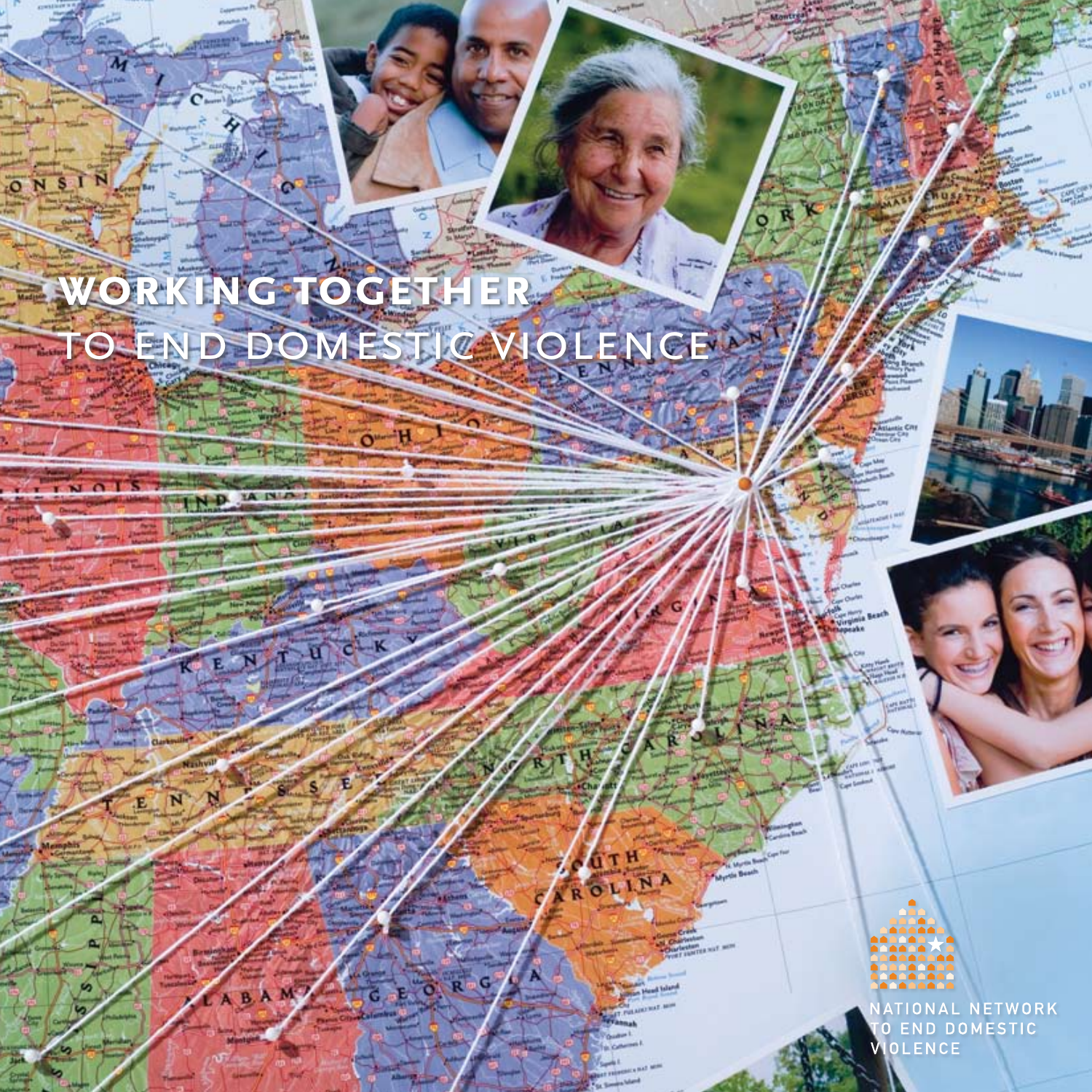





NNEDV represents state domestic violence coalitions in all 50 states and the District of Columbia, as well as Puerto Rico and the Virgin Islands.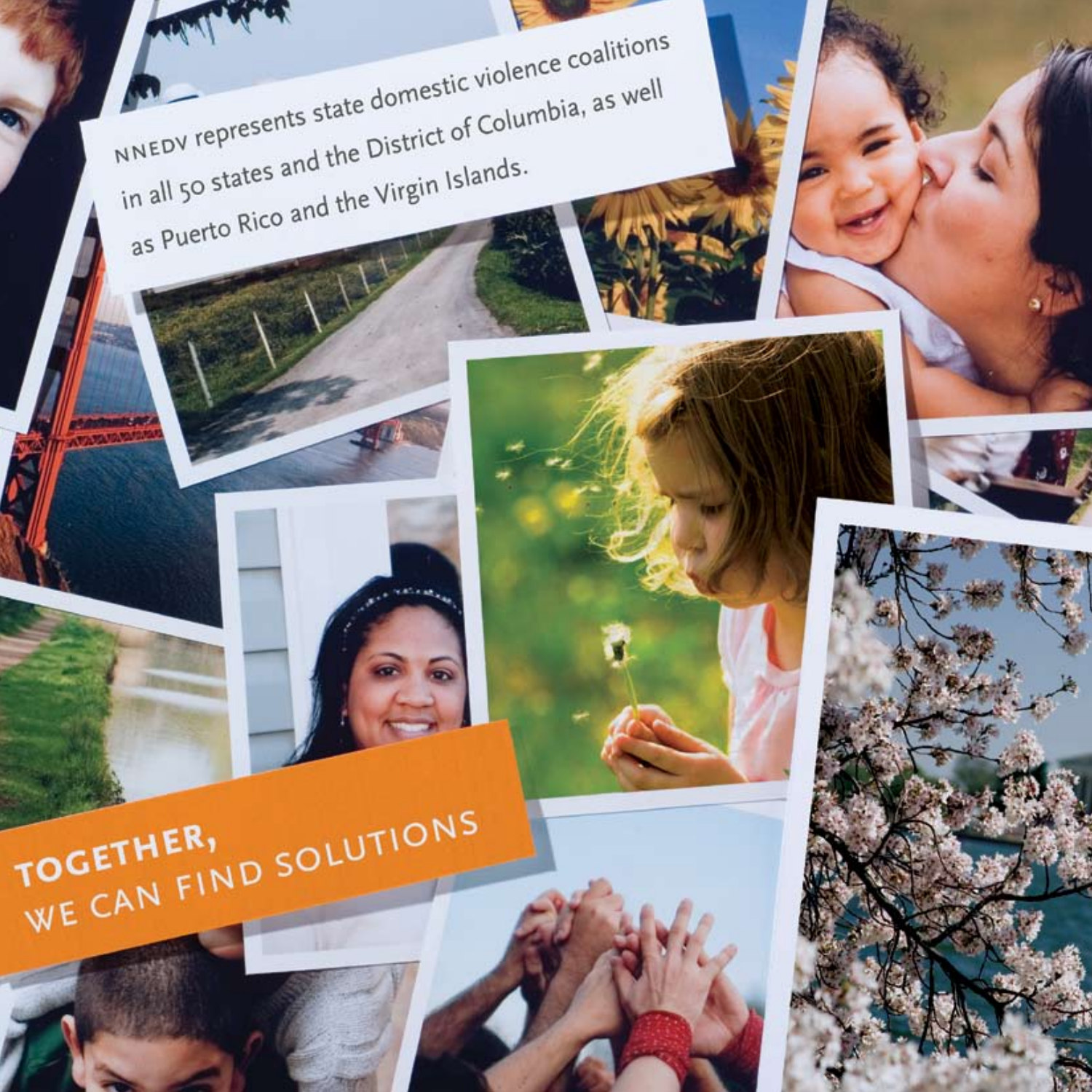

The National Network to End Domestic Violence (NNEDV), a social change organization, is dedicated to creating a social, political and economic environment in which violence against women no longer exists.

#### **MAKING DOMESTIC VIOLENCE A NATIONAL PRIORITY.**

NNEDV is the leading voice for domestic violence victims and their advocates. As a membership and advocacy organization of state and territory domestic violence coalitions, allied organizations and supportive individuals, NNEDV works closely with its members to understand the ongoing and emerging needs of domestic violence victims and advocacy programs. NNEDV then makes sure those needs are heard and understood by policymakers at the national level.

#### **STRENGTHENING DOMESTIC VIOLENCE ADVOCACY AT EVERY LEVEL.**

NNEDV Supports the fight to end domestic violence by providing state coalitions with critical information and resources. From training and technical assistance to innovative programs and strategic funding, NNEDV brings much-needed resources to local communities. At national and regional meetings, members share information and ideas with NNEDV staff and with each other, working together to develop comprehensive solutions.

#### **CHANGING THE WAY SOCIETY RESPONDS TO DOMESTIC VIOLENCE.**

NNEDV offers a range of programs and initiatives to address the complex causes and far-reaching consequences of domestic violence. Through cross-sector collaborations and corporate partnerships, NNEDV offers support to victims of domestic violence who are escaping abuse relationships - and empower survivors to build new lives.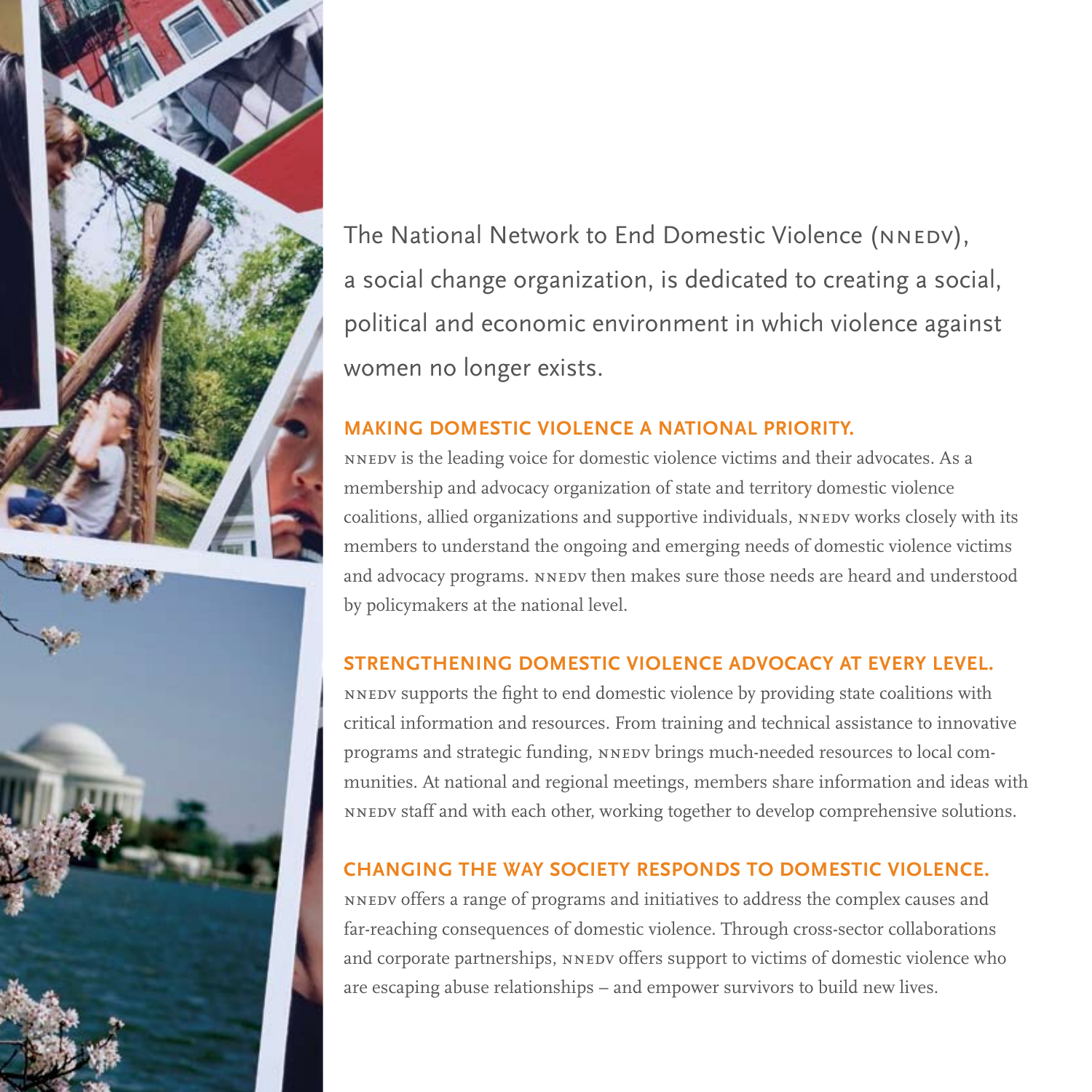

# 1.5 millions

In the United States every year, **1.5 MILLION** women are physically or sexually assaulted or stalked by an intimate partner. WE CAN BREAK THE CYCLE

25% of 8th and 9th grade students have been victims of dating violence.

25%

 $0<sub>m</sub>$ 

**10F4** 

**ONE OF FOUR** American women report being physically or sexually abused by a husband or boyfriend at some point in their lives.

## \$13 billion

Domestic violence costs U.S. employers up to \$13 BILLION annually.

 $16 - 24$ 

The Department of Justice consistently finds that girls between the ages of 16 and 24 experience the hightest rate of intimate partner violence.

**63%** 

63% of homeless women have been victims of partner violence as adults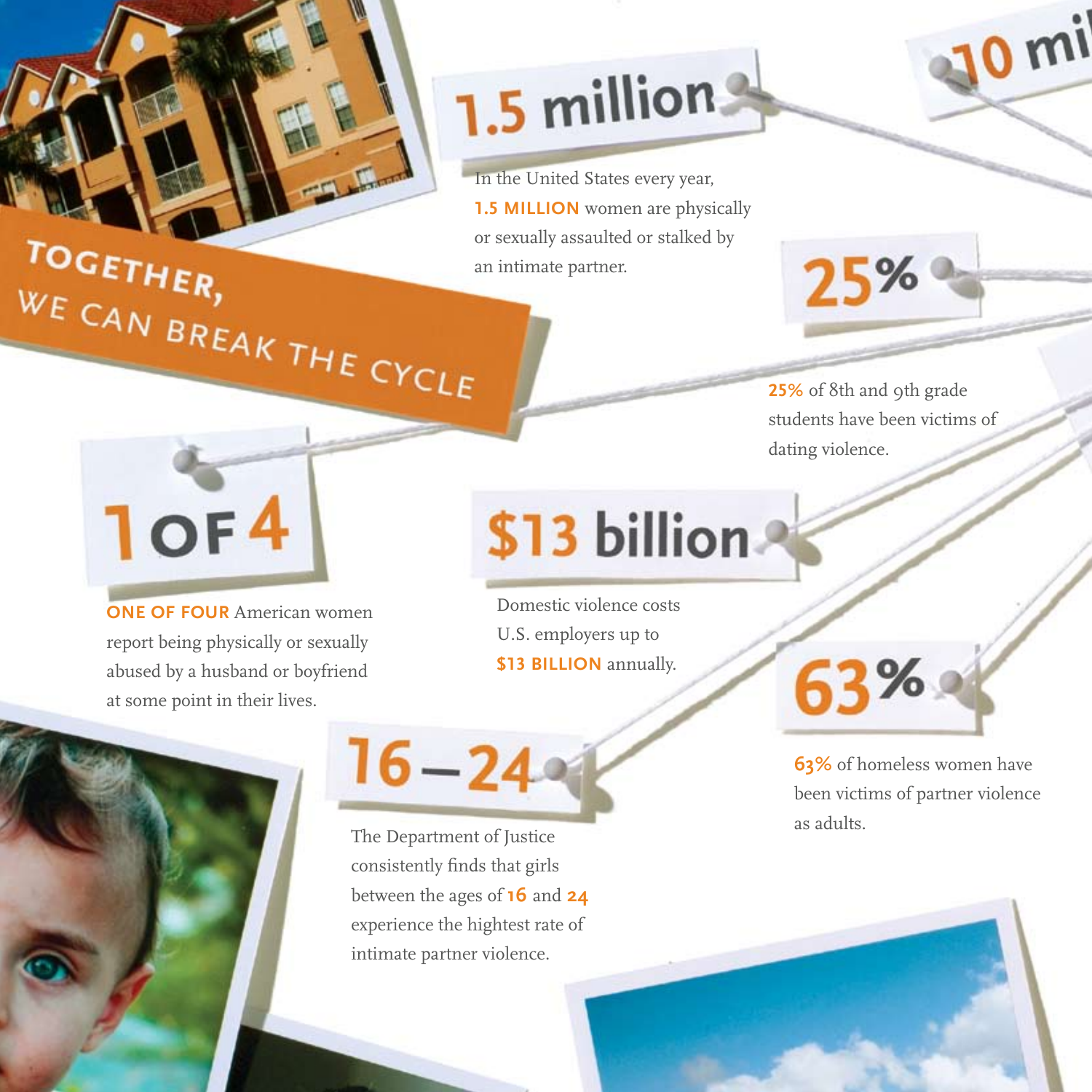

As many as 10 MILLION children witness domestic violence every year.

Womestic violer we affects women and

children in every community - large and small,

wrban and rural - and it continues to be the

This pervasive violence has far-reaching consequences for society.

Intervalue violence has fai-reaching consequences for society

abusive relationships - or to become abusers.

at every level.

domes have round that as many as 10 minion children withess domestic

violence or who are abused are more likely to find themselves in

In order to break the cycle of violence, it is imperative that we

most underreported crime in America.

#### **FROM CAPITOL HILL...**

Congress has the power to pass powerful legislation that can protect and support domestic violence victims, NNEDV is a resource for senators and representatives from every state, ensuring that the needs of state and local domestic violence programs are heard and understood.

#### ...TO THE SUPREME COURT...

Many times, the United States Supreme Court and state appellate courts hear cases that have broad implications for domestic violence victims. NNEDV works with the Law Firm of Mintz, Levin, Cohn, Ferris, Glovsky, and Popeo to monitor key court cases and file amicus briefs to ensure that the needs of battered women are represented.

#### ...TO COMMUNITIES **ACROSS THE NATION...**

In order to break the cycle of violence, it is imperative that we wake of Implement long-term, comprehensive solutions. I hat's why MNEDV<br>Implement long-term, comprehensive solutions. I hat's why with at the<br>Is committed to making domestic violence a national priority at the Is committed to making domestic violence a national phority at the<br>List committed to making domestic violence a national phority at the<br>Inighest levels of government, and to strengthening advocacy efforts The state domestic violence coalitions who belong to NNEDV are statewide leaders who work with local domestic violence shelters and programs. The state coalitions keep NNEDV informed about critical issues and emerging needs, as well as keeping NNEDV connected to local programs. NNEDV keeps them informed and connected to national and regional resources and information.

### **... NNEDV IS THERE.**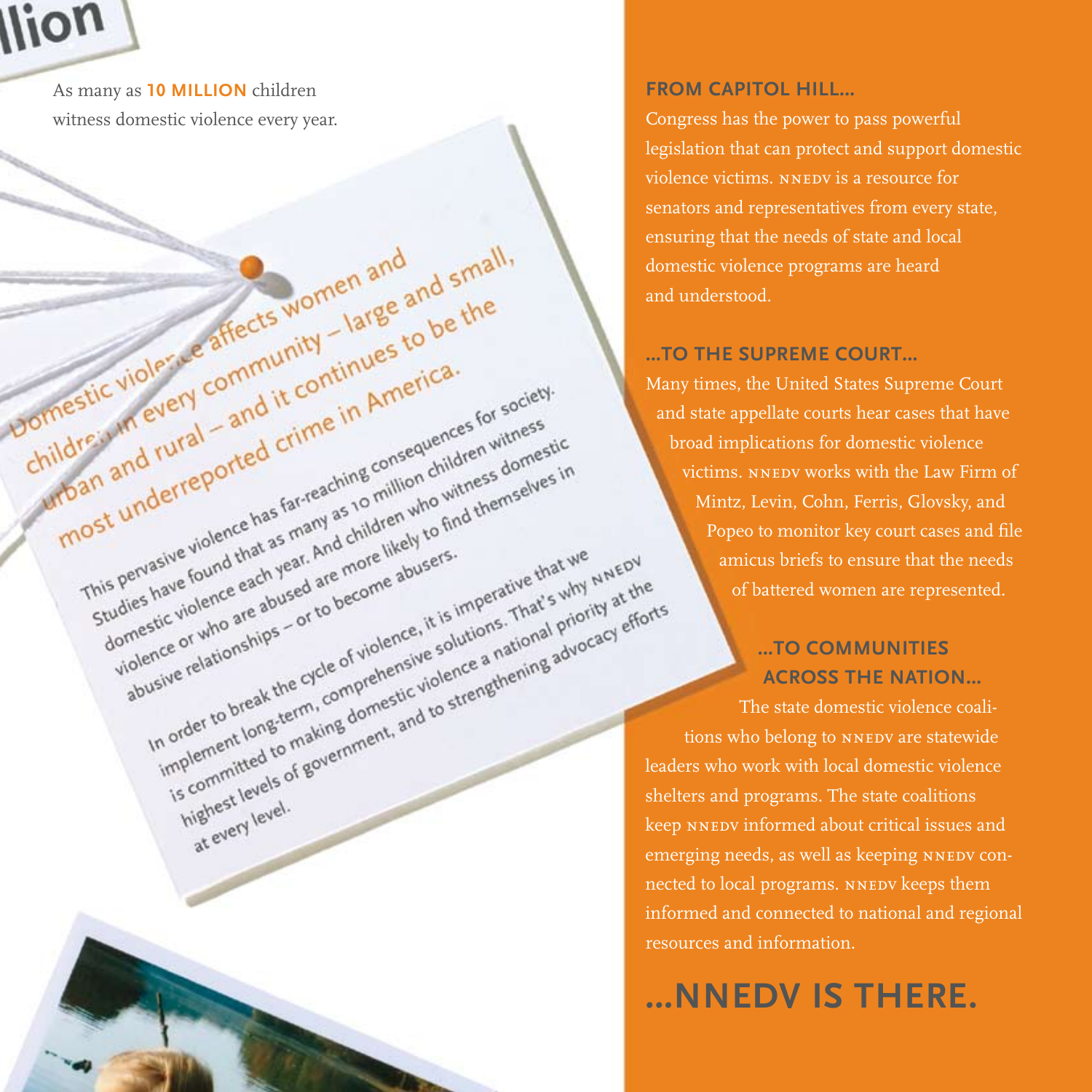

#### **ALLSTATE FOUNDATION DOMESTIC VIOLENCE PROGRAM**

This groundbreaking partnership between The Allstate Foundation and NNEDV works to address the pervasive and destructive barriers that domestic violence poses to the safety and security of women and their families. The program focuses on providing the knowledge and skills that will help victims of domestic violence achieve economic self-sufficiency. As part of this groundbreaking partnership, the Allstate Foundation and NNEDV are piloting an economic empowerment curriculum and have created the Education and Job Training Assistance Fund, which provides small grants to survivors of domestic violence



#### **AMY'S COURAGE FUND**

In 2007, NNEDV renamed its Direct Assistance Fund to Amy's Courage Fund in honor of Amy Lynne Latus and other victims who have tragically lost their lives due to domestic violence. Through this direct assistance fund, NNEDV offers emergency financial grants of up to \$2,000 to domestic violence survivors and their children who are fleeing abusive homes. To date, we have provided more than \$600,000 to help survivors start a life free of abuse

#### **SAFETY NET PROJECT**

The National Safe & Strategic Technology Project educates victims of domestic and sexual violence, their advocates and the general public on strategic ways to use technology to help escape abusive relationships. Safety Net also trains police officers and prosecutors on how to identify and hold stalkers accountable for misusing technology.

#### **TRAINING AND TECHNICAL ASSISTANCE**

NNEDV staff work with state domestic violence coalitions to assess program needs and help develop appropriate training and technical assistance plans. NNEDV also provides affordable expert speakers and trainers for conferences, workshops and training institutes.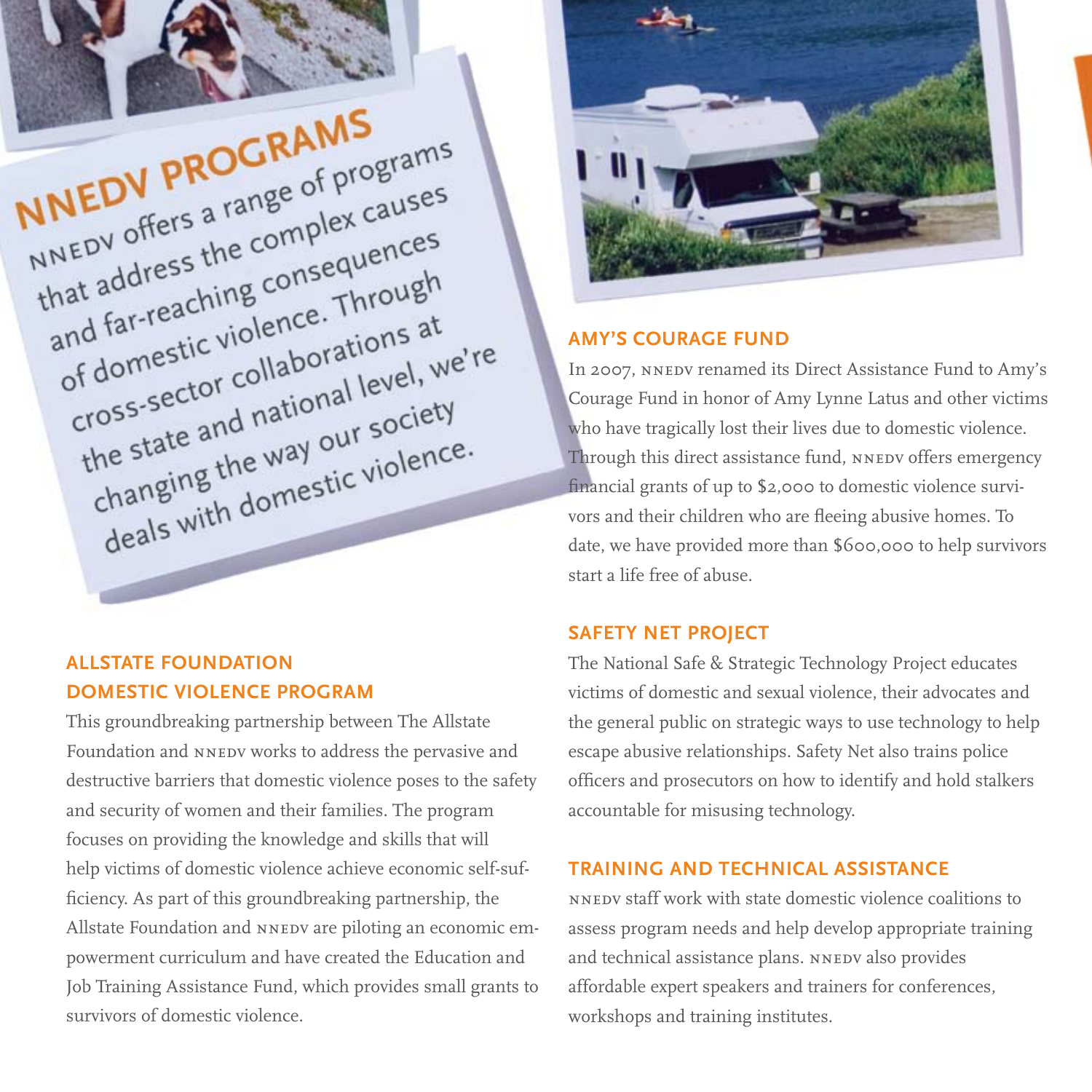### WE CAN CHANGE LIVES **TOGETHER,**

#### **TRANSITIONAL HOUSING**

NNEDV provides technical assistance to state domestic violence coalitions, local domestic violence programs, other nonprofit organizations, and local and state agencies in creating best practices for transitional housing and related services for women fleeing domestic violence, sexual assault or stalking.

#### **WOMEN OF COLOR LEADERSHIP PROJECT**

NNEDV provides technical assistance to enhance leadership opportunities for women of color, particularly in the areas of program development, management and policy advocacy.

#### **VAWA IMPLEMENTATION PROJECT**

NNEDV collaborates with state coalitions to assist states and local communities in implementation of the Violence Against Women Act, and provides state coalitions with the latest information about vawa programs, policies and legislative changes.

#### **VOTEPOWER**

Working with domestic violence advocates and election officials across the country, this program tackles the many barriers that keep victims of domestic violence from voting. In addition to voter education and engagement, VotePower helps implement local protocols that allow victims to vote without compromising their safety and confidentiality.